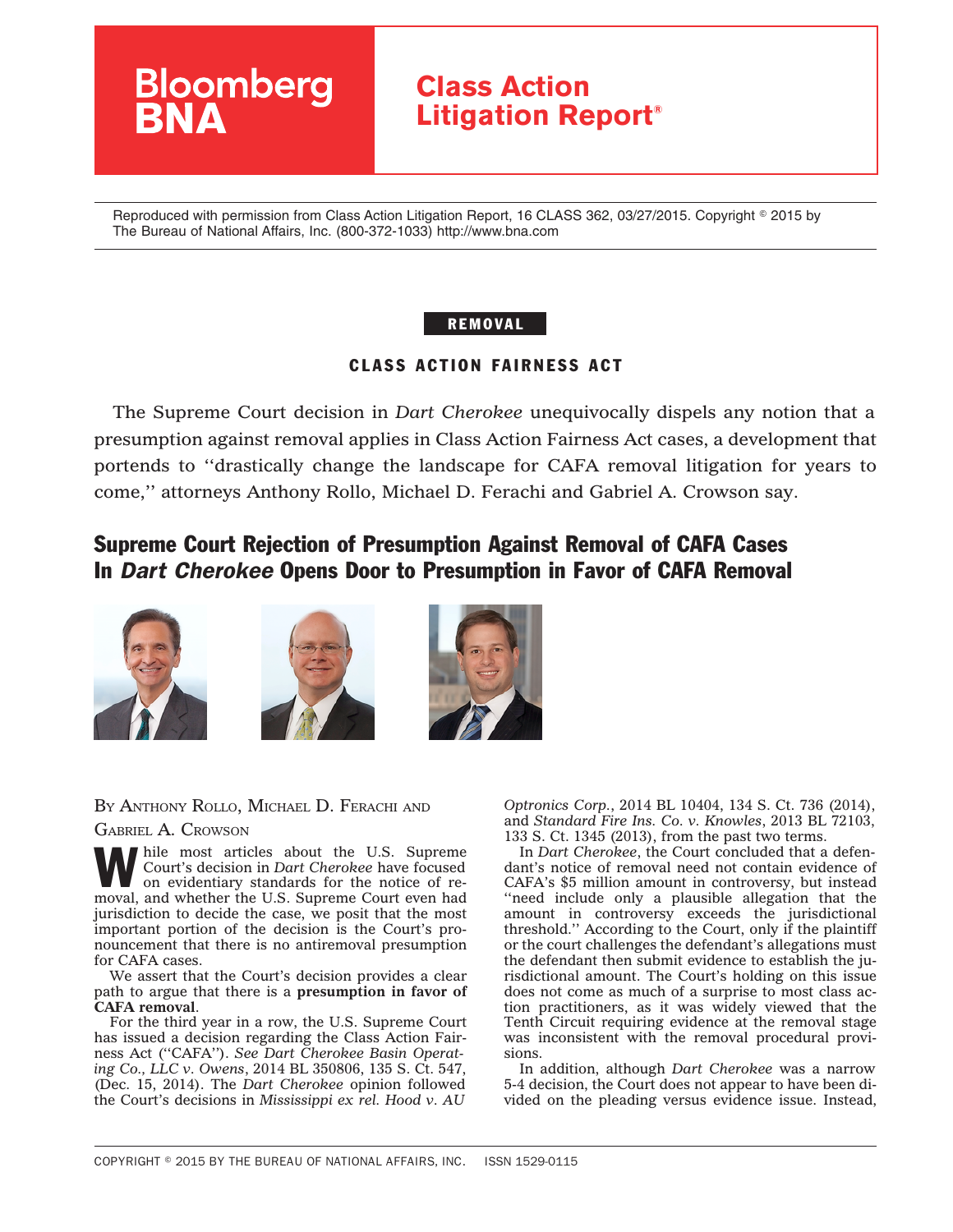the majority opinion and the lead dissenting opinion traded jabs on whether the Court should even reach the merits of the case. This is because the Tenth Circuit judgment at issue denied Dart Cherokee's petition for appeal without giving any actual reasons for the denial. The majority opinion concluded that the Tenth Circuit abused its discretion by declining to review a clearly erroneous district court remand ruling, and thus the Supreme Court had jurisdiction to reach the merits.

Most of the commentary following the *Dart Cherokee* opinion has focused on the Court's discussion on why it could decide the merits of the case, particularly in light of the spirited dissent filed by Justice Scalia. What has largely been overlooked, however, is a short passage in the majority opinion that unequivocally rejected the use of any presumption against removal in CAFA cases. *See* Slip  $Op.$  at 7 ("It suffices to point out that no antiremoval presumption attends cases invoking CAFA, which Congress enacted to facilitate adjudication of certain class actions in federal court.'').

Not only did the Court definitively rule out any antiremoval presumption in CAFA cases, by citing certain portions of CAFA's legislative history, the Court has effectively opened the door to defense arguments that a presumption in favor of removal should apply for CAFA removals. At a minimum, the Court has wiped the slate clean on this issue, paving the way for defendants to litigate whether a presumption in favor of removal should apply.

#### Background of *Dart Cherokee* Litigation

In *Dart Cherokee*, the plaintiff filed a putative class action in Kansas state court, seeking to represent a class of royalty owners who were allegedly underpaid royalties from Dart Cherokee Basin Operating Company and Cherokee Basin Pipeline (collectively ''Dart Cherokee''). *See Owens v. Dart Cherokee Basin Operating Co. LLC*, 2013 BL 133655, No. 12-4157 (D. Kan. May 21, 2013).

Dart Cherokee removed the suit to federal court under CAFA, alleging in its notice of removal that the amount in controversy was in excess of \$8.2 million, well above CAFA's \$5 million jurisdictional threshold. *Id.* In response to the plaintiff's motion to remand, Dart Cherokee submitted a declaration from its General

Anthony Rollo, senior member of McGlinchey Stafford in Baton Rouge, heads the Consumer Class Action Defense Group. Rollo is a member of the Advisory Board of the BNA Class Action Litigation Report, and the supervising editor of the CAFA Law Blog (www.cafalawblog.com). He is available at arollo@mcglinchey.com.

Michael D. Ferachi, senior member of McGlinchey Stafford, practices in the same group, and is editor-in-chief of the CAFA Law<br>Blog, and is available at mferachi@ Blog, and is mcglinchey.com.

Gabriel A. Crowson, member of McGlinchey Stafford, practices in the same group, and is Managing Editor of the CAFA Law Blog, and is available at GCrowson@mcglinchey.

Counsel, which outlined Dart Cherokee's calculation of the amount in controversy. *Id.* The district court, however, granted the plaintiff's motion for remand, holding that Dart Cherokee did not allege all necessary jurisdictional facts in its notice of removal. *Id.* (''Even assuming that Defendants can now establish the amount in controversy exceeds \$5 million, they were obligated to allege all necessary jurisdictional facts in the notice of removal.'').

Dart Cherokee filed a petition for permission to appeal with the Tenth Circuit pursuant to CAFA's discretionary appeal provision, 28 U.S.C. § 1453(c). The Tenth Circuit denied Dart Cherokee's petition with an order that simply stated that ''upon careful consideration of the parties' submissions, as well as the applicable law, the Petition is denied.'' *See Dart Cherokee Basin Operating Co., LLC v. Owens*, No. 13-603 (10th Cir. June 20, 2013). Dart Cherokee then filed a Petition for Rehearing *En Banc*, which was denied by a 4-4 vote, again without any explanation for the denial. *See Dart Cherokee Basin Operating Co., LLC v. Owens*, 730 F.3d 1234, 2013 BL 249291 (10th Cir. 2013).

The Supreme Court granted Dart Cherokee's petition for writ of certiorari as to the following question presented: Must a defendant seeking removal to federal court include evidence supporting federal jurisdiction in the notice of removal, or is including the required ''short and plain statement of the grounds for removal'' enough? In light of the question presented, the parties' merits briefs addressed whether the removal provisions set forth a pleading requirement or an evidentiary burden.

Dart Cherokee argued that the CAFA removal rules set forth a *pleading* requirement, as 28 U.S.C. § 1446(a) simply provides that the removal notice must contain a ''short and plain statement of the grounds for removal.'' According to Dart Cherokee, this is a pleading standard akin to Rule 8's notice pleading requirement for original complaints. Dart Cherokee claimed that only when the amount in controversy is challenged by the plaintiff or by the district court does the defendant need to submit evidence to *prove* that the amount at issue exceeds \$5 million. Requiring removing defendants to submit evidence with the removal notice would, according to Dart Cherokee, complicate the removal process and significantly burden removing defendants.

Plaintiffs responded by arguing that Dart Cherokee had the damages evidence available at the time it removed the case to federal court. As such, Plaintiffs contended that Dart Cherokee was required to submit the evidence with its removal notice or otherwise provide that evidence to Plaintiffs in the state court proceeding, and then wait for an ''other paper'' in the state court case to exercise its removal rights.

An amicus brief filed by Public Citizen, Inc., however, added a very interesting wrinkle. Public Citizen argued that the Supreme Court did not have jurisdiction to review the merits issue, because the Court's jurisdiction is generally limited to cases ''in the courts of appeal.'' According to Public Citizen, this case was never ''in'' the court of appeal, because the Tenth Circuit had declined to exercise its discretion to accept the Defendants' petition to appeal the district court's remand ruling.

Public Citizen emphasized that CAFA's appellate provision—28 U.S.C. § 1453(c)—states that the circuit courts of appeal ''may accept'' an appeal of an order granting or denying a remand motion in a class action.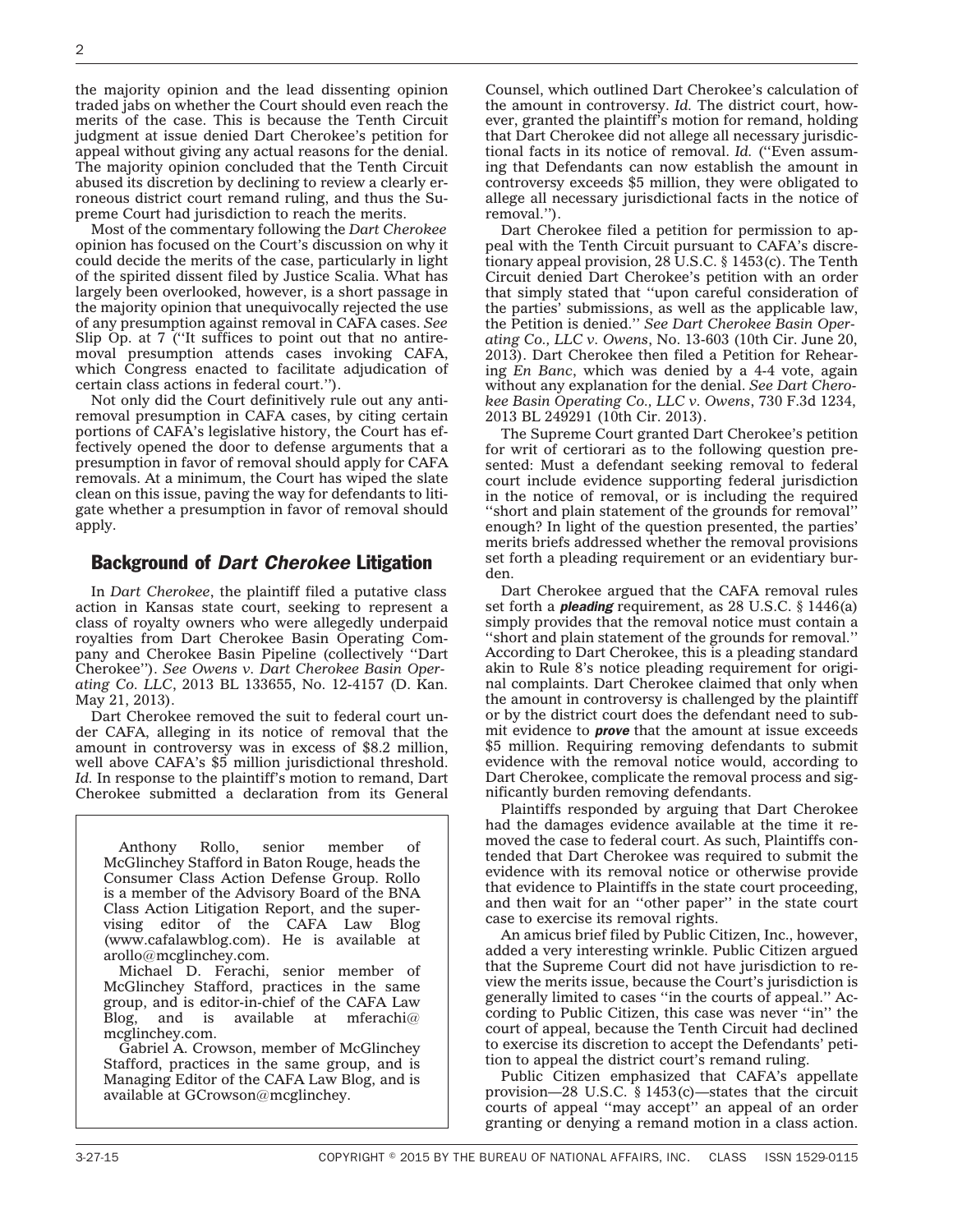Thus, Public Citizen contended that the only thing that the Supreme Court could review was whether the Tenth Circuit abused its discretion in denying the petition to appeal. Because the Tenth Circuit did not give any reasons for its denial, Public Citizen claimed that the Court should dismiss the case as improvidently granted.

## The *Dart Cherokee* Opinion

Although the Court's decision was split 5-4, the removal pleading issue was not the divisive question. Instead, in light of Public Citizens' amicus brief, the Court was split on whether it even had jurisdiction over the case. Writing for the majority, Justice Ginsburg stated that by letting stand a district court remand ruling that was legally erroneous, the Tenth Circuit did abuse its discretion.

The majority opinion emphasized that by denying review, the Tenth Circuit kept in place circuit court precedent that required removing defendants to submit evidence with the removal notice, which the majority had already concluded was not the correct legal principle. On the other hand, Justice Scalia and the dissenters would have dismissed the case as improvidently granted, reasoning that the Tenth Circuit could have denied appellate review for any number of reasons and, thus, the Court cannot determine whether the Tenth Circuit abused its discretion in denying the appeal.

With respect to the merits issue, the Court concluded that a defendant's notice of removal need not contain evidence of CAFA's \$5 million amount in controversy, but instead ''need include only a plausible allegation that the amount in controversy exceeds the jurisdictional threshold.'' According to the Court, only if the plaintiff or the court challenges the defendant's allegations must the defendant then submit evidence to establish the jurisdictional amount. The Court reasoned that the removal procedure statute—28 U.S.C. § 1446— ''tracks the general pleading requirements stated in Rule 8(a) of the Federal Rules of Civil Procedure.'' *See* Slip Op. at 5. In that regard, the Court stated that by borrowing the pleading requirements from Rule 8(a), Congress intended to simplify the pleading requirements for removal. *Id.*

In reaching its conclusion on the merits, the Court emphasized that the district court had ''relied, in part, on a purported 'presumption' against removal.'' *See* Slip. Op. at 7. On that point, the Court stated that the Court ''need not here decide whether such a presumption is proper in mine-run diversity cases.'' *Id.*

The Court confirmed that ''it suffices to point out that no antiremoval presumption attends cases invoking CAFA, which Congress enacted to facilitate adjudication of certain class actions in federal court.'' *Id.* (citing *Standard Fire Ins. Co. v. Knowles*, 2013 BL 72103, 568 U.S. \_ (slip op. at 6) (2013) ("CAFA's primary objective'' is to ''ensure 'Federal court consideration of interstate cases of national importance.' " (quoting § 2(b)(2), 119 Stat. 5)); S. Rep. No. 109-14, p. 43 (2005) (''CAFA's provision should be read broadly, *with a strong preference* that interstate class actions should be heard in a federal court if properly removed by any defendant.'') (emphasis added).

## Does *Dart Cherokee* Permit a Presumption in Favor of CAFA Removal?

The lone paragraph in *Dart Cherokee* rejecting the antiremoval presumption is particularly significant in a number of respects that are not necessarily expressed in the actual opinion. More particularly, in rejecting the antiremoval presumption, the Court cited with approval both the Findings & Purposes section of the CAFA statute and the Senate Judiciary Committee Report that accompanied CAFA's enactment.

In CAFA's Findings & Purposes, Congress made it clear that the ''concept of diversity jurisdiction as intended by the Framers of the United States Constitution'' had been undermined because state courts had kept ''cases of national importance out of Federal court.'' *See* 28 U.S.C. § 1711, Historical and Statutory Notes. As such, Congress stated that one of the purposes of CAFA was to ''restore the intent of the framers of the United States Constitution by providing for Federal court consideration of interstate cases of national importance under diversity jurisdiction.'' *Id*.

Likewise, the Senate Judiciary Committee Report (the ''Committee Report''), which was published on February 28, 2005, states that if a purported class action is removed under CAFA, ''the named plaintiff(s) should bear the burden of demonstrating that the removal was improvident (i.e., that the applicable jurisdictional requirements are not satisfied).'' *See* S. Rep. 109-14, at 42-43 (2005). The Committee Report further stated that if there is any uncertainty about whether the jurisdictional amount has been satisfied, ''the court should err in favor of exercising jurisdiction over the case.'' *Id.*

The Committee Report further made clear that CA-FA's diversity jurisdictional provisions ''should be read broadly, with a strong preference that interstate class actions should be heard in a federal court if properly removed by any defendant.'' *Id.*<sup>1</sup>

Shortly after CAFA's enactment, some federal district courts initially followed CAFA's legislative history and placed the burden of proof on plaintiffs to demonstrate that CAFA removal was not proper. *See, e.g., Berry v. Am. Express Publ'g Corp.*, 381 F. Supp. 2d 1118, 1122 (C.D. Cal. 2005) (finding that the ''Committee Report expresses a clear intention to place the burden of removal on the party opposing removal to demonstrate that an interstate class action should be remanded to state court''); *Natale v. Pfizer*, 379 F. Supp. 2d 161, 168 (D. Mass. 2005) (same); *Dinkel v. General Motors Corp.*, 400 F. Supp. 2d 289, 294-95 (D. Me. 2005) (same).

Over time, however, this issue percolated through the circuit courts, and those courts eschewed CAFA's legislative history and applied a presumption against removal. *See, e.g., Romo v. Teva Pharmaceuticals USA,*

<sup>&</sup>lt;sup>1</sup> While not cited in the *Dart Cherokee* opinion, CAFA's legislative history also included a House Sponsors' Statement, which was inserted into the House record by Representative F. James Sensenbrenner. *See* 151 Cong. Rec. H723-02, at H727-29 (daily ed. Feb. 17, 2005). Like the Senate Judiciary Committee Report, the House Sponsors' Statement also provided that CAFA "should be read broadly, with a strong preference that interstate class actions should be heard in a Federal court,'' and that if the court is uncertain about whether the jurisdictional amount has been satisfied, ''the court should err in favor of exercising jurisdiction.'' *Id.*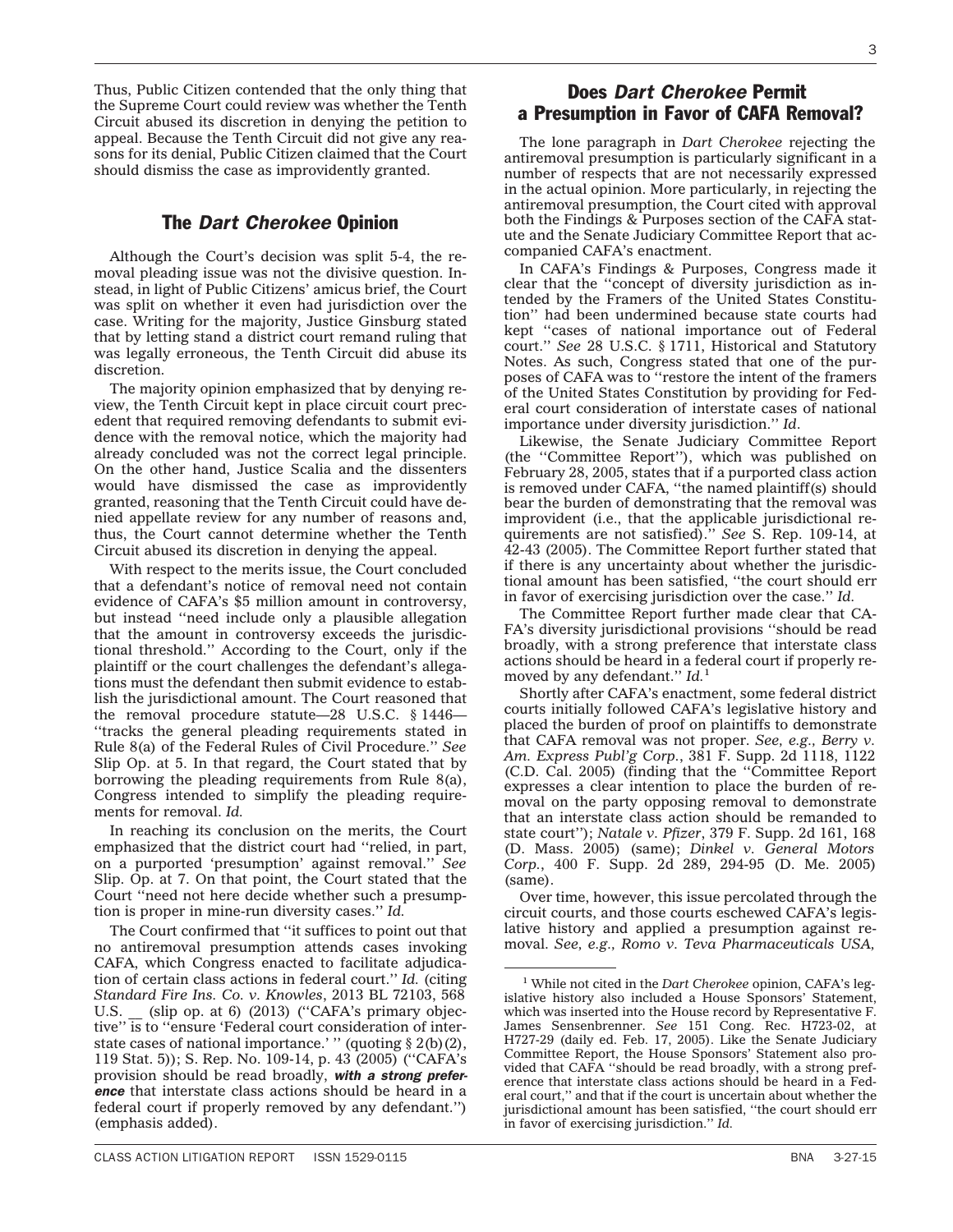*Inc.*, 731 F.3d 918, 921 (9th Cir. 2013) (''A corollary precept is that we apply a presumption against removal and construe any uncertainty as to removability in favor of remand.'') (citing *Scimone v. Carnival Corp.*, 720 F.3d 876, 882 (11th Cir. 2013)); *see also Abrego Abrego v. The Dow Chemical Co.*, 443 F.3d 676, 686 (9th Cir. 2006) (''We join our sister circuit and hold that CAFA's silence, coupled with a sentence in a legislative committee report untethered to any statutory language, does not alter the longstanding rule that the party seeking federal jurisdiction on removal bears the burden of establishing that jurisdiction.''); *Brill v. Countrywide Home Loans, Inc.*, 427 F.3d 446, 448 (7th Cir. 2005) (''But when the legislative history stands by itself, as a naked expression of ''intent'' unconnected to any enacted text, it has no more force than an opinion poll of legislators—less, really, as it speaks for fewer. Thirteen Senators signed this report and five voted not to send the proposal to the floor. Another 82 Senators did not express themselves on the question; likewise 435 Members of the House and one President kept their silence.''); *Westerfeld v. Independent Processing, LLC*, 621 F.3d 819, 821 (8th Cir. 2010) (''Although CAFA expanded federal jurisdiction over class actions, it did not alter the general rule that the party seeking to remove a case to federal court bears the burden of establishing federal jurisdiction.'').2

Thus, by the time that *Dart Cherokee* reached the Supreme Court, CAFA removal procedure was fairly settled such that courts would place the initial burden on defendants to prove that CAFA's jurisdictional provisions applied, primarily the \$5 million amount-incontroversy requirement. Once defendants discharged that burden, then courts generally required plaintiffs to show that one of CAFA's exceptions applied. *See, e.g., Serrano v. 180 Connect, Inc.*, 478 F.3d 1018, 1024 (9th Cir. 2007) (''Consistent with the plain language of the statute and this well-established rule, we conclude that although the removing party bears the initial burden of establishing federal jurisdiction under  $\S$  1332(d)(2), once federal jurisdiction has been established under that provision, the objecting party bears the burden of proof as to the applicability of any express statutory exception under § § 1332(d)(4)(A) and (B).''); *see also Kaufman v. Allstate New Jersey Ins. Co.*, 561 F.3d 144, 153 (3d Cir. 2009). In conducting this analysis, as noted above, courts would frequently invoke a presumption against removal, and if there was any uncertainty would err in favor of remanding the case to state court.

In light of *Dart Cherokee*, this analytical framework is no longer applicable. For one thing, *Dart Cherokee* makes it crystal clear that courts can no longer invoke a presumption against removal in CAFA litigation. This also likely means that courts cannot err in favor of remand if there is a doubt whether CAFA's jurisdictional requirements have been satisfied.

Perhaps, most important, by citing with approval the Committee Report, the Court has effectively overruled all the decisions that had declined to consider the Committee Report. Instead, the directive from the Supreme Court is that there is a ''strong preference'' that interstate class actions should be heard in federal court.

Put simply, *Dart Cherokee* has hit the ''reset'' button on the burden-of-proof issue, which will undoubtedly reignite the litigation concerning the use of CAFA's legislative history and, in particular, whether a party opposing jurisdiction has the burden of demonstrating that CAFA jurisdiction does not exist. $3$  In connection with that inevitable litigation, courts will have to wrestle with the interplay between CAFA, CAFA's legislative history, and the amendments to the removal statute put into place as part of the Federal Courts Jurisdiction and Venue Clarification Act of 2011 (the ''JVCA'').

Among other things, the JVCA amended 28 U.S.C. § 1446 to provide that removal ''is proper on the basis of an amount in controversy'' asserted by the defendant in its removal notice ''if the district court finds, by the preponderance of the evidence, that the amount in controversy exceeds the amount specified in section 1332(a).'' *See* 28 U.S.C. § 1446(c)(2)(B). Although this provision refers to a preponderance of the evidence analysis, the statute is silent as to which party bears the initial burden. The statue is also silent as to whether the court should err in favor of, or against removal.

Addressing this provision, *Dart Cherokee* held that when there is a challenge to a defendant's assertion of the amount in controversy, ''*both sides* submit proof and the court decides, by a preponderance of the evidence, whether the amount-in-controversy requirement has been satisfied.'' *See* Slip Op. at 6 (emphasis added). Tellingly, the Court did not hold that the defendant has the initial burden of proof on this issue, instead making it clear that ''both sides'' should submit proof of the amount-in-controversy.4

In addition, to the extent Section 1446(c) applies to CAFA cases, it only concerns the amount in controversy requirement, not the bevy of other CAFA-related issues that are frequently litigated in a CAFA removal battle, such as whether any of CAFA's exceptions apply. As instructed by the Supreme Court, those issues should get decided under the prism of a ''strong preference'' that ''interstate class actions'' be heard in federal court.

#### Conclusion

In sum, a short passage in the Supreme Court's *Dart Cherokee* opinion has the potential to drastically change the landscape for CAFA removal litigation in the years to come.

<sup>&</sup>lt;sup>2</sup>A thorough discussion of the case law that developed shortly after CAFA's enactment on the burden of proof issue can be found in a law review article published by one of the authors of this article. *See* H. Twiford, A. Rollo, and J. Rouse, *CAFA's New ''Minimal Diversity'' Standard for Interstate Class Actions Creates a Presumption That Jurisdiction Exists, With The Burden of Proof Assigned to the Party Opposing Jurisdiction*, 25 Miss. C. L. Rev. 7 (2005).

<sup>3</sup> Indeed, a few circuit courts have already cited Dart Cherokee's holding that there is no longer anti-removal presumption in CAFA cases. *See Dudley v. Eli Lilly & Co.*, 2014 BL 364504 (11th Cir. Dec. 29, 2014); *Ibarra v. Manheim Investments, Inc.*,

 $4$  Moreover, it is debatable whether Section 1446(c) applies to CAFA removals, given that it specifically refers to the jurisdictional amount under Section 1332(a), the general diversity statute, and not Section 1332(d), the CAFA diversity statute. The Court in *Dart Cherokee* noted this very point. *See* Slip Op. at 6 n.1 (''We assumed, without deciding, a point the parties do not dispute: Sections  $1446(c)(2)$  and  $1446(c)(2)(B)$  apply to cases removed under § 1332(d)(2), and removal is proper if the amount in controversy exceeds \$5 million, the amount specified in  $\S$  1332(d)(2).").